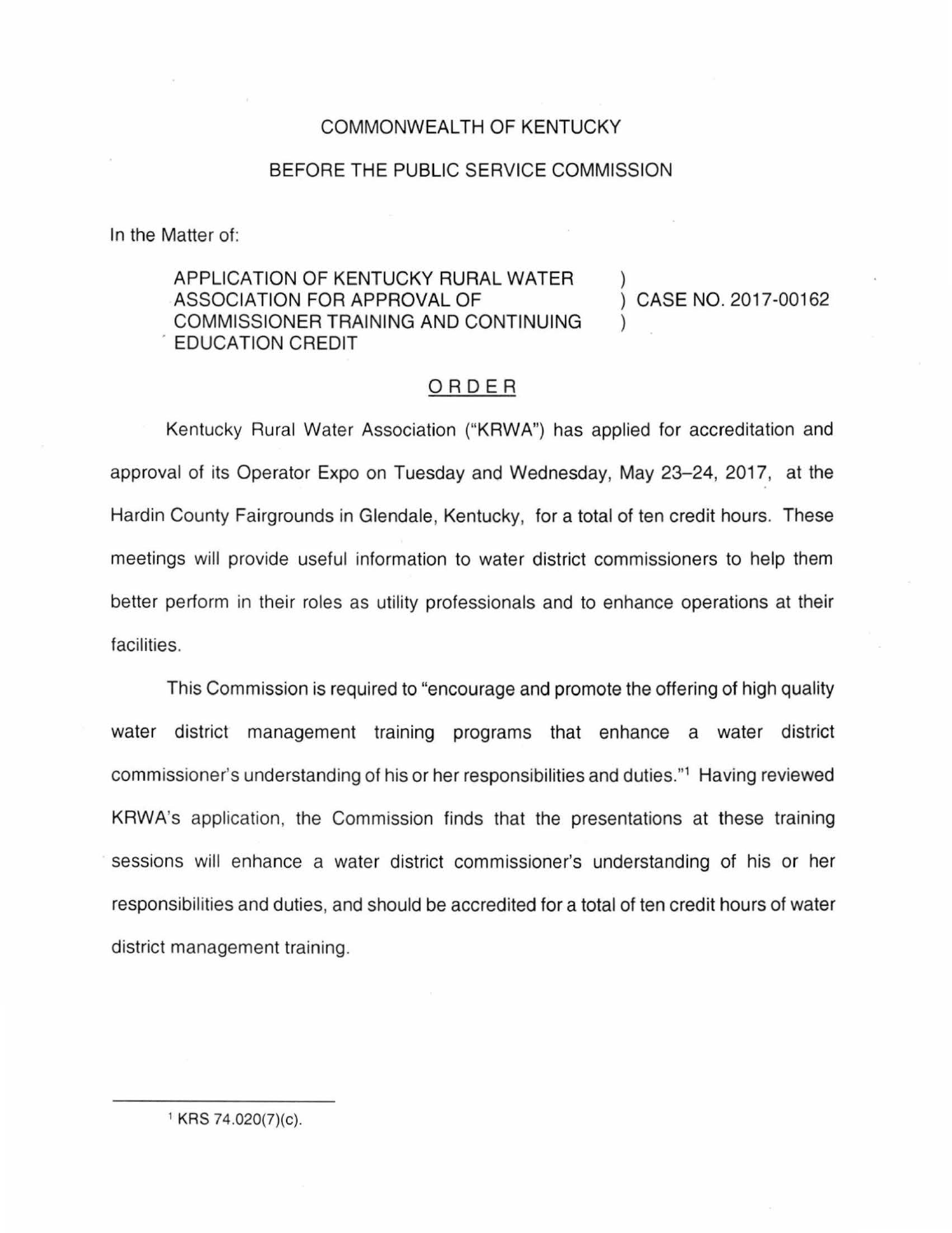### IT IS THEREFORE ORDERED that:

1. The sessions on Tuesday, May 23, 2017, offering up to four hours of training, and on Wednesday, May 24, 2017, offering up to six hours of training, are accredited and approved for water district management training.

2. KRWA shall retain a record of all water district commissioners attending the accredited and approved presentations.

3. No later than 30 days after each presentation, KRWA shall file with the Commission:

a. A sworn statement attesting that the accredited instruction was performed;

b. A description of any changes in the presenters or the proposed curriculum that occurred after KRWA's application;

c. The name of each attending water district commissioner, his or her water district, and the number of hours that he or she attended;

d. A copy of any written material given to water district commissioners attending the presentations; and

e. Documents indicating whether the Kentucky Bar Association, the Department of Local Government, and the Kentucky Division of Compliance Assistance approved the training for Continuing Legal Education Credit, Elected County Officials Training Incentive Program credit, and Continuing Education for Drinking Water and Waste Water System Operators, respectively, and whether the Kentucky Board of Certification of Water Treatment and Water Distribution System Operators approved the training for continuing education credit.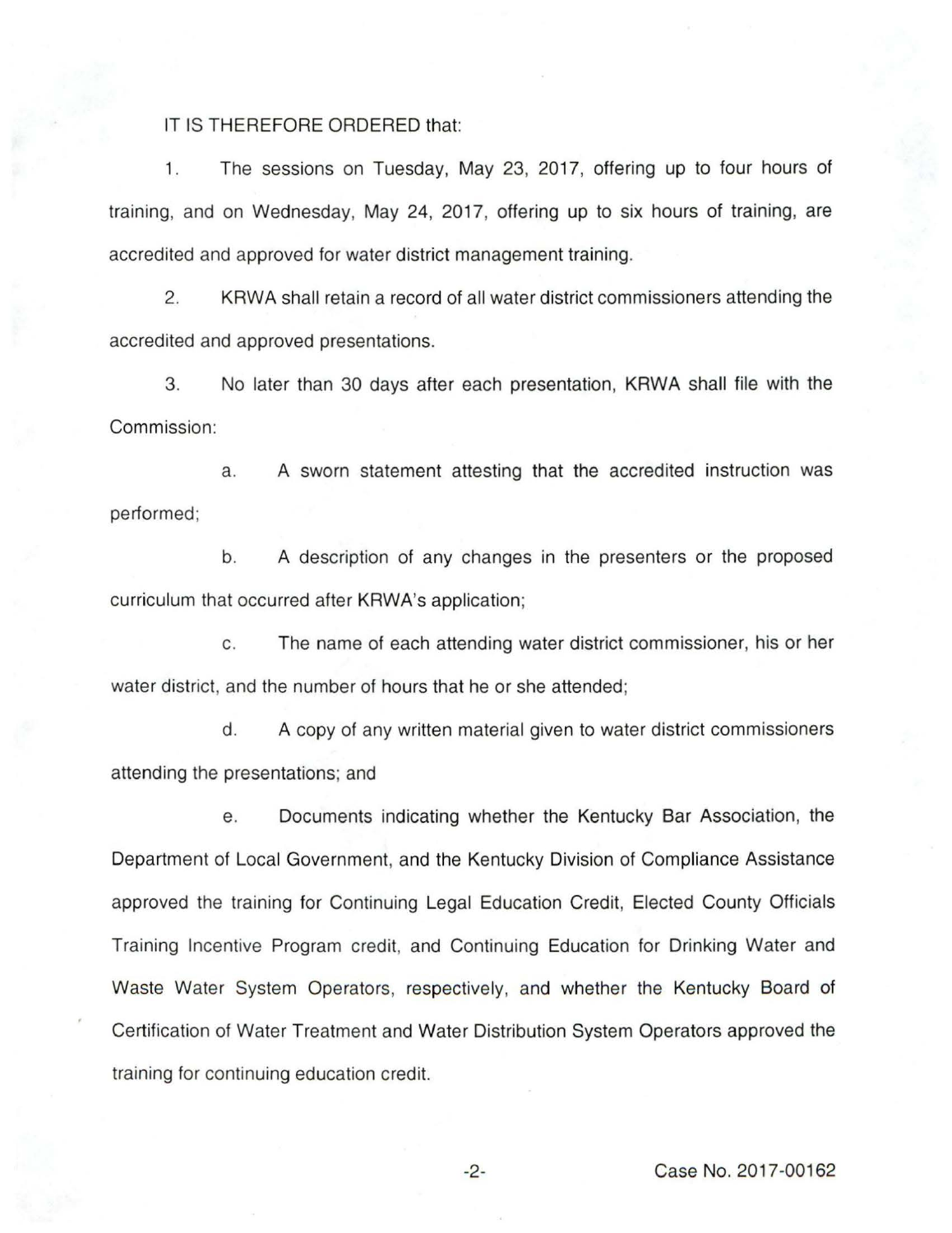By the Commission



ATTEST:

 $\leq$  fa  $\subset$ 

Executive Director